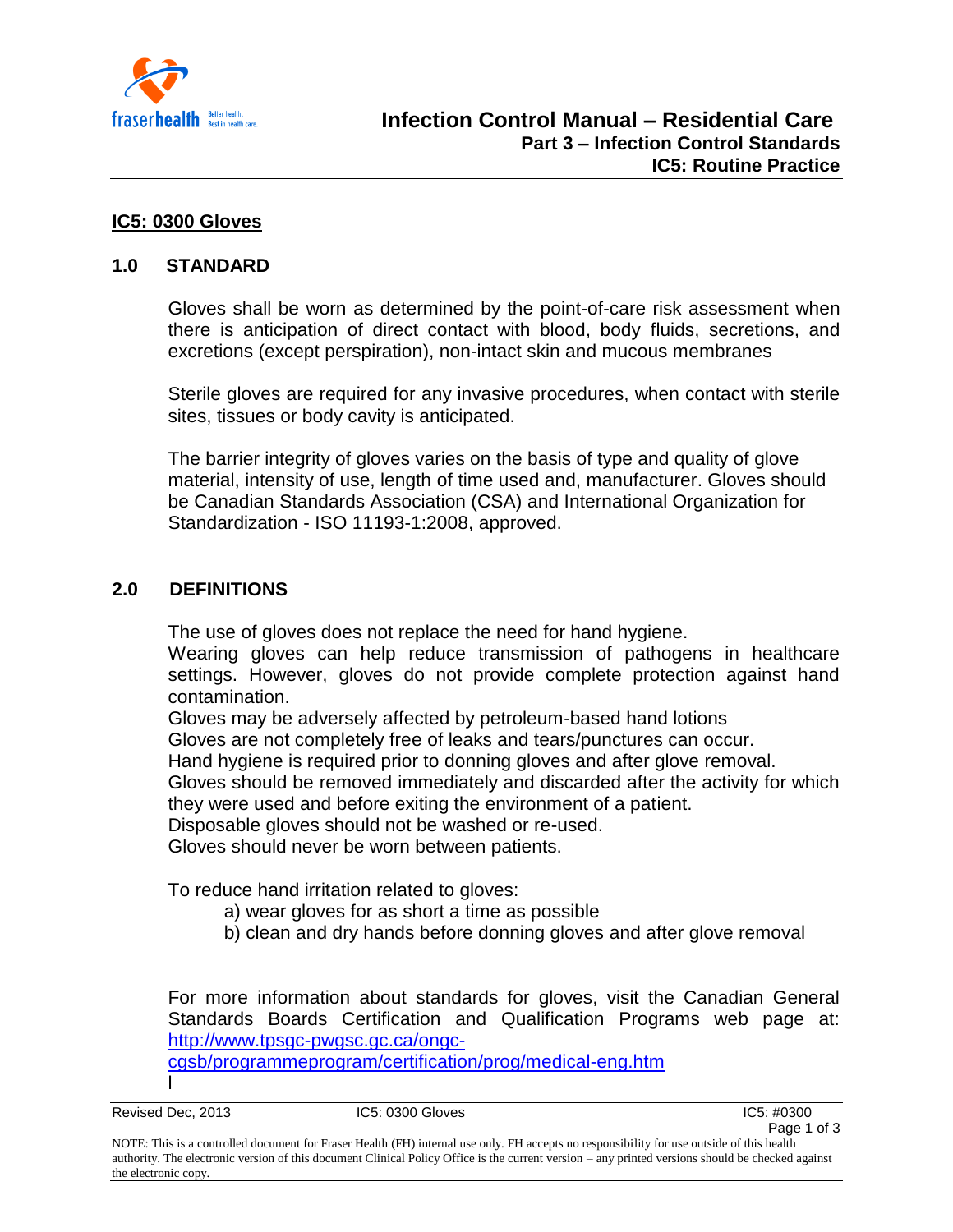

# **Vinyl gloves**

Vinyl or other synthetic agents are a suitable choice for contact with mucous membranes, body secretions, and soiled equipment unless a significant amount of blood is present. Third generation vinyl gloves can be used for contact with small amounts of blood for a maximum of 20 minutes Examples include:

- Pericare and enemas
- Contact with non-intact skin
- Mouth care and oral suctioning  $\bullet$
- Handling general waste and soiled linen
- Handling urinary drainage systems
- Handling soiled dressings
- IV starts
- Phlebotomies

Improvements in the quality of  $2^{nd}$  and  $3^{rd}$  generation vinyl gloves have made them safe to use for short duration tasks in the presence of blood.

# **Nitrile**

Nitrile gloves shall be worn during procedures where there will be a significant blood and body fluid exposure or situations where gloves will be worn for an extended period of time (i.e. > 15 minutes).

Examples include:

- Handling blood saturated dressings
- Cleaning up a blood spill
- Handling blood saturated linen

For cytotoxic chemical handling and waste exposure please refer to: [http://fhpulse/workplace\\_health\\_safety/safety\\_and\\_prevention/Pages/CytotoxicH](http://fhpulse/workplace_health_safety/safety_and_prevention/Pages/CytotoxicHazardousDrugs.aspx) [azardousDrugs.aspx](http://fhpulse/workplace_health_safety/safety_and_prevention/Pages/CytotoxicHazardousDrugs.aspx)

Information on Cytotoxic chemical handling for Health Service Providers is under review

#### **Latex**

Revised Dec, 2013 **IC5: 0300 Gloves** IC5: 0300 Gloves IC5: #0300